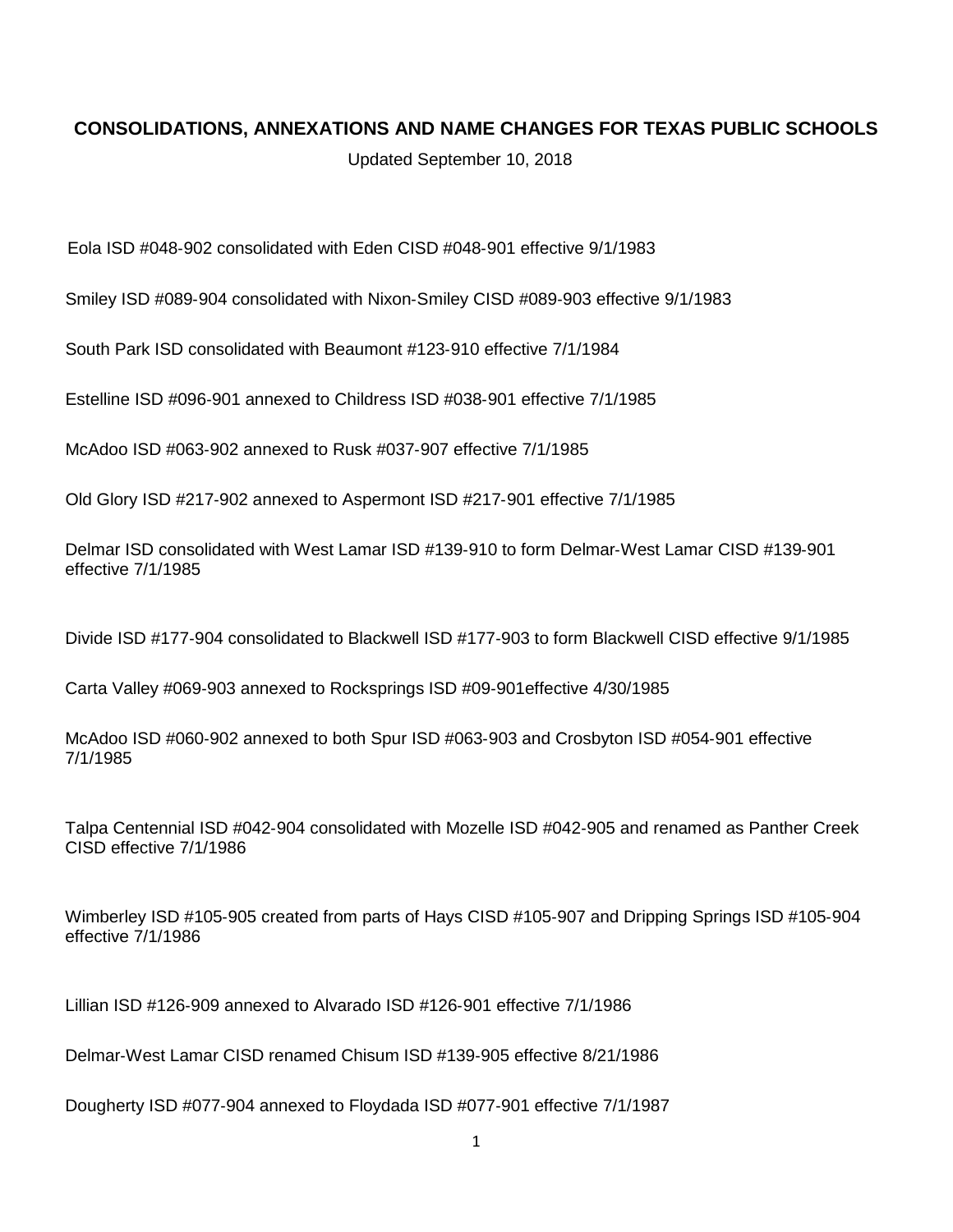Windom ISD #074‐913 consolidated with Honey Grove #074‐907 and renamed Honey Grove CISD #074‐ 907 effective 7/1/1987

Plemons ISD #117‐906 consolidated with Stinnet ISD #117‐904 and Phillips ISD #117‐901 and renamed

Plemons‐Stinnet‐Phillips CISD #177‐904 effective 7/1/1987

Estelline ISD #096‐901 declared a dormant school district effective 7/1/1987

Liberty Chapel ISD #126‐912 annexed to Cleburne ISD #126‐903 effective 7/1/1988

Three Way ISD #072‐050 reclassified ISD status. New Name is Three Way ISD #072‐901 effective 7/1/1988

South Plains ISD #077‐903 annexed to Floydada ISD #077‐901 effective 7/1/1988

Divide CSD #133‐012 reclassified to ISD. New name Divide ISD #133‐905 effective 7/1/1989

Westminster ISD #043‐913 annexed to Anna ISD #043‐902 effective 7/1/1989

Pottsville ISD #097‐904 annexed to Hamilton ISD #097‐902 effective 7/1/1989

Maydelle ISD #037‐905 annexed to Rusk ISD #037‐907 effective 7/1/1989

Estelline ISD #096‐901 annexed to Memphis ISD #096‐904 effective 7/1/1989

McCauley ISD #076‐902 consolidated with Roby ISD #076‐903 effective 7/1/1990

Weinert ISD #104‐906 consolidated with Haskell ISD #104‐901 effective 7/1/1990

Hobbs ISD #076‐901 annexed to Roby ISD #076‐903, Rotan ISD #076‐904 and Snyder ISD #208‐902 effective 7/1/1990

Carbon ISD #067‐906 annexed to Eastland #067‐903 effective 7/1/1990

Waka #179‐903 consolidated with Perryton #179‐901 effective 9/9/1990

Santa Cruz ISD #178‐910 annexed to London ISD #178‐906 effective 7/1/1991

Wingate ISD #200‐905 annexed to Winters #200‐904 effective 7/1/1991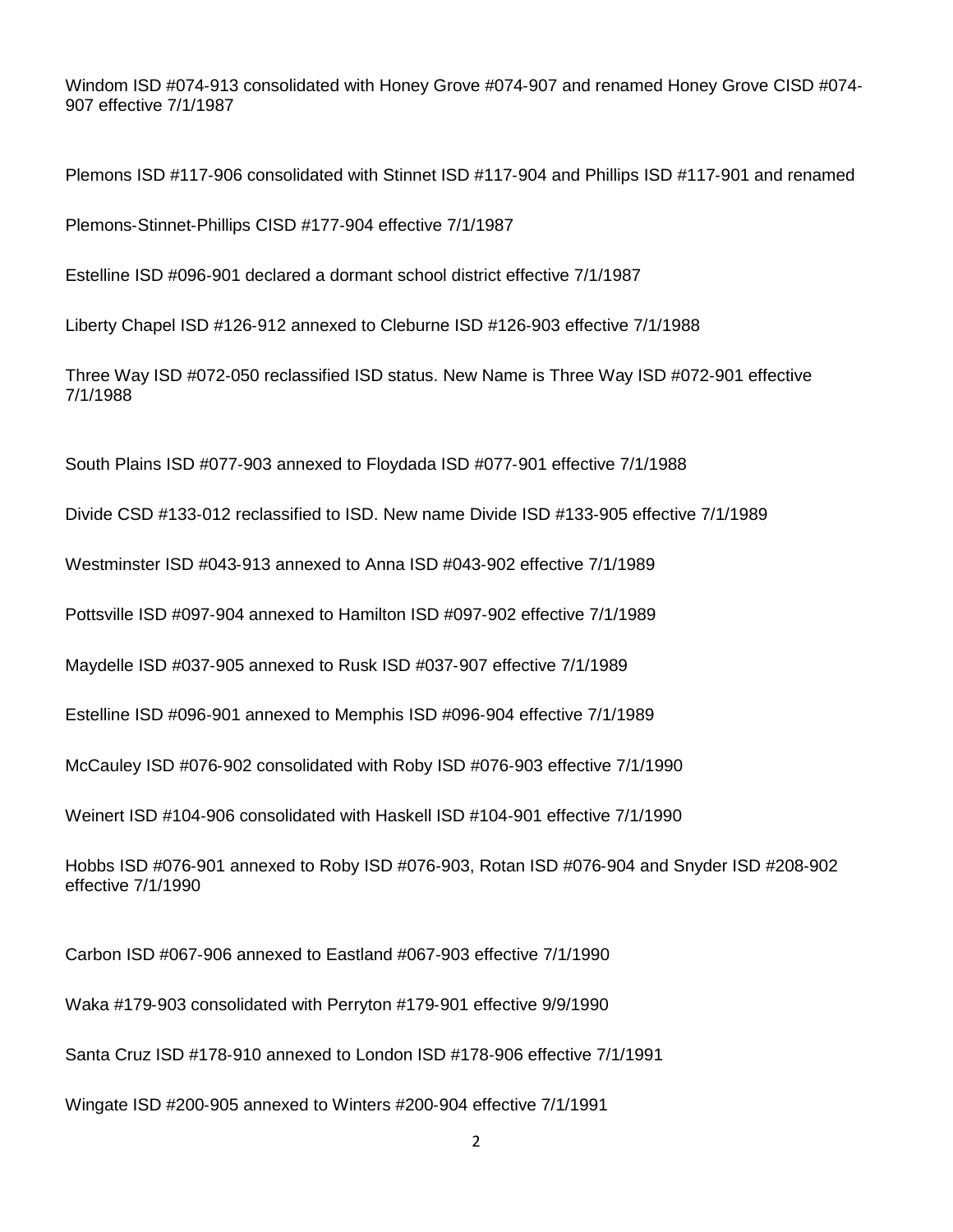Lela ISD #242‐907 closed effective 7/1/1991 – Shamrock #242‐902 and Samnorwood #044‐904 to provide educational services for students in area

Mobeetie ISD #242‐901 consolidated with Briscoe #242‐906 to form Fort Elliott CISD effective 8/10/1991

Allamore CISD renamed Allamore ISD #115‐904 effective 7/1/1992

Port Neches ISD #123‐903 renamed Port Neches‐Groves ISD #123‐908

Santa Cruz ISD annexed to London ISD #178‐906 effective 7/1/1991

Wingate ISD #200‐905 annexed to Winters ISD #200‐904 effective 7/1/1991

Lela ISD #242‐907 closed effective 7/1/1991

Mobeetie ISD consolidated with Briscoe ISD forming Fort Elliott CISD #242‐902 effective 8/10/1991

Juno ISD consolidated with Comstock #233‐903 effective 7/1/1992

Lela ISD annexed to Shamrock ISD #242‐902 effective 7/1/1992

Alanreed ISD #090‐901 abolished effective 7/1/1993

Laureles ISD annexed to Riviera ISD #137‐903 effective 7/1/1993

McFaddin ISD consolidated with Refugio ISD #196‐903 effective 7/1/1994

Jefferson State School #123‐915 new district effective 7/1/1995

TYC Orientation & Assessment Center #073‐903 new district effective 7/1/1995

Allamore ISD consolidated Culberson County ISD forming Culberson County‐Allamore ISD #055‐901 effective 7/1/1995

Bledsoe ISD consolidated with Whiteface CISD #040‐902 effective 7/1/1996

Welman ISD #223‐904 with Union ISD #223‐903 to form Wellman‐Union CISD #223‐904 effective 7/1/1997

Asherton ISD # 064‐901 consolidated with Carrizo Springs CISD # 064‐903 effective 7/1/1999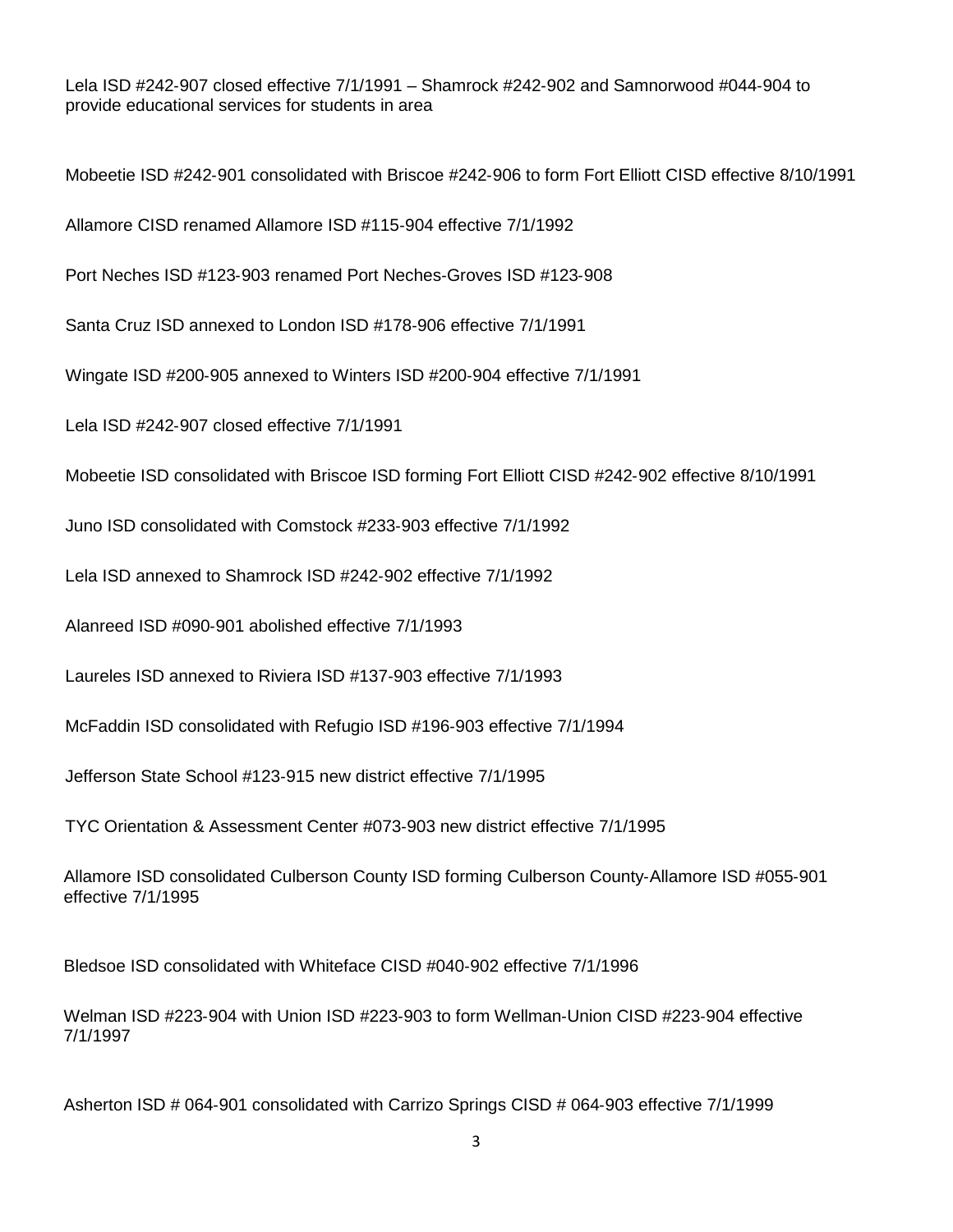Lakeview ISD #‐096‐908 consolidated with Memphis ISD #096‐904 effective 7/1/2000

Three‐Way #009‐903 consolidated with Sudan ISD #140‐908 effective 7/1/2002

Allison ISD #242‐904 consolidated with Ft. Elliott ISD #242‐906 effective 7/1/2003

Goree ISD #138‐901 consolidated with Munday ISD #138‐903 to form Munday CISD effective 7/1/2003

Masonic Home # 200‐909 closed by order of State Board of Education 4/29/2005 effective 8/31/2005.

Rochester‐County Line ISD # 104‐901 consolidated with Haskell CISD # 104‐901 to effective 7/1/2005.

Mirando City ISD # 240‐902 consolidated with Webb CISD # 240‐902 by Order of Commissioner effective 7/1/2005.

Wilmer Hutchins ISD # 057‐920 annexed to Dallas ISD # 057‐905 by Order of Commissioner effective 7/1/2006.

Spade ISD # 140‐906 consolidated with Olton ISD # 140‐905 effective 7/1/2006.

Megargel ISD #005‐903 consolidated with Olney ISD # 252‐903 effective 7/1/2006.

Marietta ISD #034‐908 consolidated with Pewitt ISD #172‐905 to form Pewitt CISD effective 9/1/2008.

Kendleton ISD # 079‐908 annexed to Lamar CISD # 079‐901 by Order of Commissioner effective 3/25/2010.

Samnorwood ISD # 044-904 annexed to Wellington ISD # 044-902 by Order of Commissioner effective 7/2/2012

Byers ISD # 039‐901 consolidated with Petrolia ISD # 039‐903 to form Petrolia ISD effective 5/25/2012

Roscoe ISD # 177‐901 changed name to Roscoe Collegiate ISD # 177‐901 effective 10/22/2012

Novice ISD # 042‐906 consolidated with Coleman ISD # 042‐901 effective 3/1/2013

North Forest ISD # 101‐909 annexed to Houston ISD # 101‐912 effective 7/1/2013

Star ISD # 167-903 consolidated with Goldthwaite ISD # 167-901effective 7/1/2014